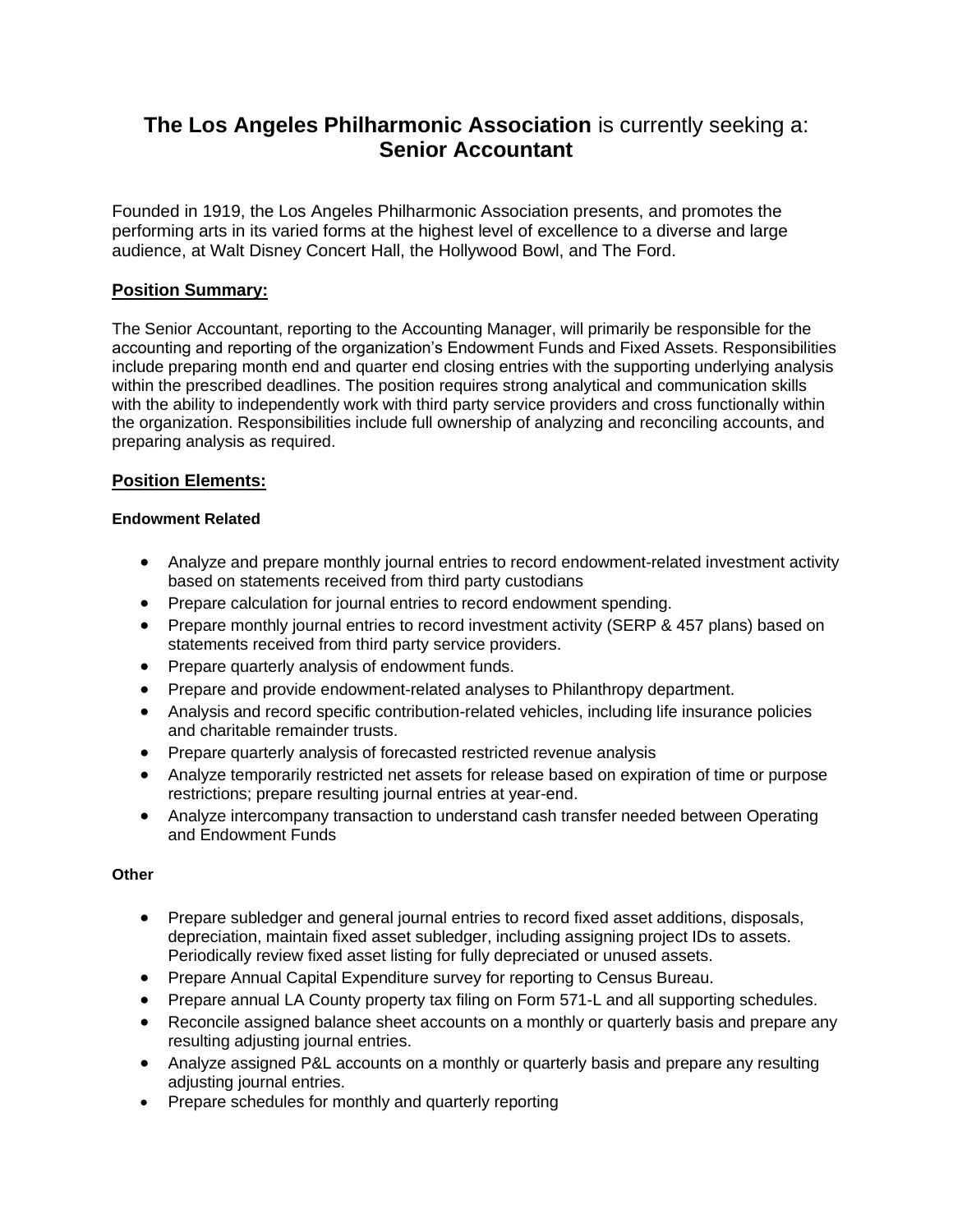- Analyze annual actuarial reports for LAPA-sponsored pension plans; prepare resulting journal entries to adjust year-end balances.
- Assist with the annual independent audit, including preparation of supporting schedules.
- Prepare footnotes related to above responsibilities for annual financial statements.
- Assist in the preparation of various reports to meet the needs of interested parties for management, donors, and Board of Directors, as well as any legal or regulatory requirements.
- Perform responsibilities with a high degree of integrity, ensuring timeliness, accuracy, and compliance with GAAP.
- Comply with internal controls and best practices.
- Prepare and maintain process documentation for all areas of responsibility.
- Perform other duties as assigned.

## **Position Requirements:**

- Bachelor's degree in Accounting, Finance, or similar equivalent experience.
- A minimum of 6 years' experience in accounting or finance function.
- Experience in not-for-profit industry preferred.
- Advanced proficiency required in Microsoft Excel preferred.
- Experience using Great Plains a plus.
- Perform responsibilities with a high degree of integrity, ensuring timeliness, accuracy, and compliance with GAAP.
- Must be extremely detail oriented with high accuracy and productivity.
- Must be highly responsive with strong verbal and written communication skills.
- Ability to manage competing and sometimes shifting priorities in a deadline-oriented environment.
- Ability to work independently and in a team environment to meet deadlines
- Dedication and commitment to engage in and promote diversity, equity, and inclusion within the staff, vendors, and within interactions with the surrounding community is a must
- Secondary language fluency is a plus

#### **COVID Workplace Safety Requirements**

This position will require you to interact with employees, patrons, vendors and others who may or may not be vaccinated or recently tested. You will be required to wear personal protection equipment (PPE) required by the LA County Department of Public Health protocols and the LA Phil. You agree to comply at all times with the LA Phil's COVID-19 Prevention Plan, including testing and vaccination requirements.

#### **How to apply:**

Complete the online application by clicking [here.](https://cta.cadienttalent.com/index.jsp?locale=en_US&APPLICATIONNAME=LosAngelesPhilharmonicAssociationReqExt)

- Complete the application with all pertinent information.
- At the end of the application, a confirmation page will appear when your submission has been successful